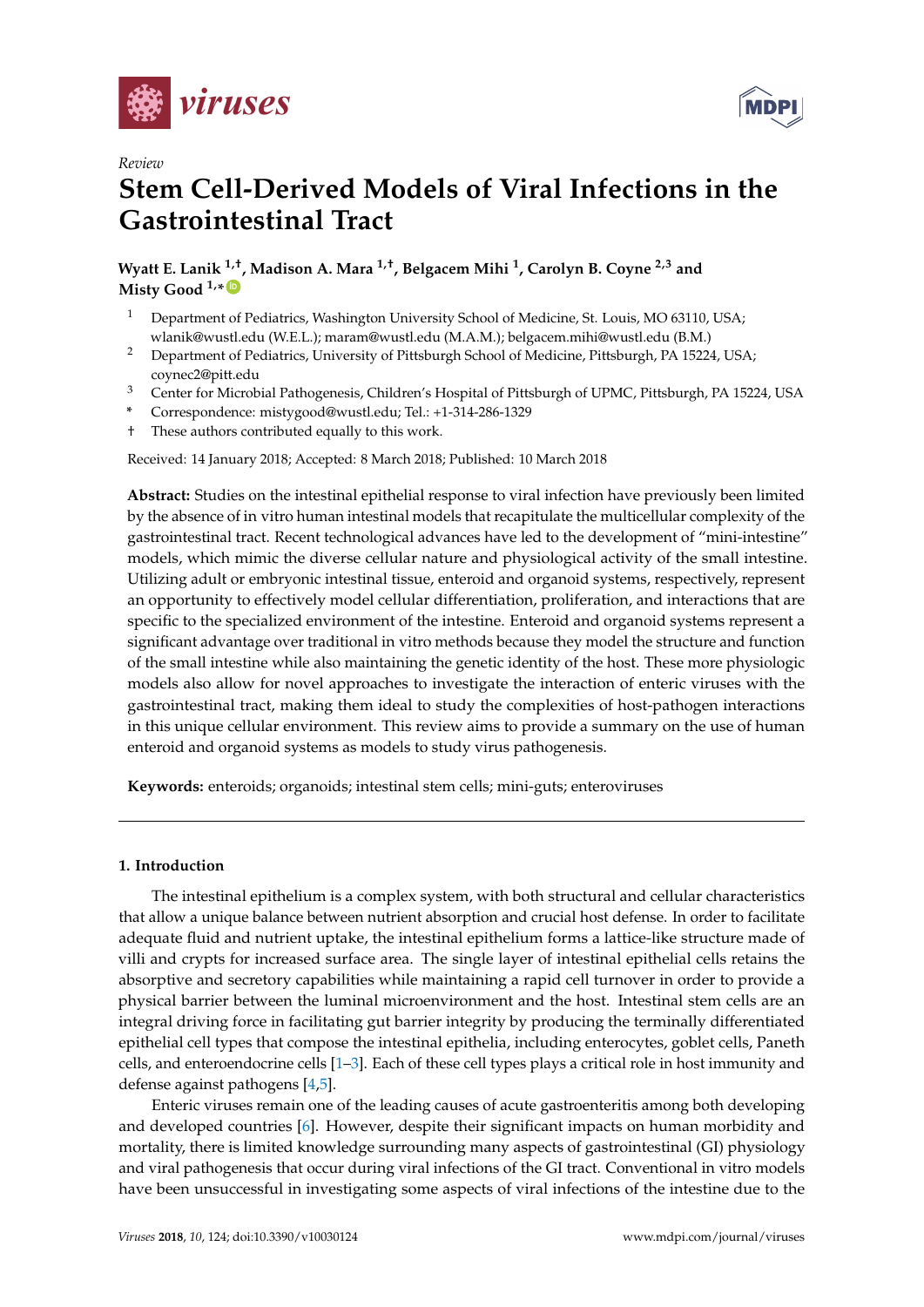inability of standard cell culture systems to recapitulate the complex environment within the GI tract. With the development of intestinal enteroid and organoid systems, recent studies have demonstrated a novel method that models the unique environment of the intestine. This advancement in research methodology opens new possibilities to study a variety of biological aspects of enteric viruses.

Despite the risk that enteric viruses pose, standard culturing methods have prevented a complete assessment of many mechanisms utilized by these viruses to infect the intestinal barrier. For example, difficulties associated with viral propagation in transformed cell lines and/or animal models hindered norovirus research for many years. Here, we summarize advances in the development of intestinal enteroids and organoids as well as the differences between these model systems. We also describe recent literature using these mini-intestine models to study enteric viruses, mainly rotaviruses, norovirus, adenoviruses and enteroviruses. Although more research is required before effective therapies may be established for worldwide use, human enteroids and organoids have provided an exciting new advance to study enteric viral infections in vitro.

## **2. Defining Gastrointestinal Models**

In recent years, the development of mini-intestinal cultures has provided functional in vitro models with the ability to robustly proliferate and recapitulate basic intestinal morphology. Due to slight variations between different mini-intestine systems, namely—enteroids and organoids—nomenclature distinguishing between them has been described by the National Institutes of Health (NIH) Intestinal Stem Cell Consortium (ISCC). Organoids are defined as a three-dimensional hollow enterosphere that form a single layer of epithelium with apical-basal polarity that originates from induced pluripotent stem cells (iPSCs) or embryonic stem cells [\[7](#page-9-3)[–9\]](#page-9-4). Another factor specific to organoids is the underlying mesenchymal cell layer that develops in organoid culture, which is critical for the maintenance of epithelial tissue identity [\[7,](#page-9-3)[8,](#page-9-5)[10](#page-9-6)[–13\]](#page-9-7). The development of organoids follows a pattern similar to embryonic intestinal development, allowing them to be useful in developmental studies [\[8](#page-9-5)[,10–](#page-9-6)[12,](#page-9-8)[14](#page-9-9)[,15\]](#page-9-10). In contrast, enteroids originate from small intestinal crypt stem cells and specifically lack mesenchymal cells, such as myofibroblasts, fibroblasts, and stromal cells. Despite lacking mesenchyme cell types, they retain the ability to proliferate [\[1](#page-8-0)[,16\]](#page-9-11). Enteroids represent mature epithelia, allowing the modeling of homeostasis and the investigation of various disease mechanisms [\[11,](#page-9-12)[17–](#page-9-13)[19\]](#page-9-14). Both enteroids and organoids, represent genetically variable models between individuals, which allows for disease and susceptibility studies as well as genetic manipulations to further study disease states [\[16,](#page-9-11)[18,](#page-9-15)[20](#page-9-16)[,21\]](#page-9-17).

### **3. Development of Mini-Intestinal Models**

## *3.1. Enteroid Development*

Within the last decade, advances in the isolation and maintenance of intestinal stem cells has allowed the generation and long-term culture of mini-intestines in the laboratory. Sato et al. [\[1\]](#page-8-0) and Ootani et al. [\[22\]](#page-9-18) first described methods to isolate and culture intestinal epithelial stem cells, thus developing a novel crypt culture system. Hans Clevers and colleagues developed specific conditions for culturing mouse intestinal crypts including the minimum growth factors required to support enteroids, specifically R-spondin, epidermal growth factor (EGF) and Noggin [\[1\]](#page-8-0). In enteroid culture systems, the Wnt pathway is the key signaling pathway that promotes stem cell proliferation and maintains undifferentiated stem cells [\[23,](#page-9-19)[24\]](#page-10-0). R-spondin is one of the components that is a necessary Wnt signaling enhancer [\[25\]](#page-10-1). Additionally, EGF plays an integral role in enteroid culture due to its ability to stimulate intestinal stem cell proliferation [\[26\]](#page-10-2). Noggin is another media component essential for continued passaging of crypt cultures [\[1\]](#page-8-0). Noggin has been shown to inhibit bone morphogenetic protein (BMP) signaling, which restricts the proliferative capacity of stem cells [\[27](#page-10-3)[,28\]](#page-10-4). Finally, laminin-rich Matrigel is used as a basement membrane to support the intestinal crypt growth, since laminin ( $\alpha$ 1 and  $\alpha$ 2) are found at high concentrations at the bottom of murine intestinal crypts [\[29\]](#page-10-5).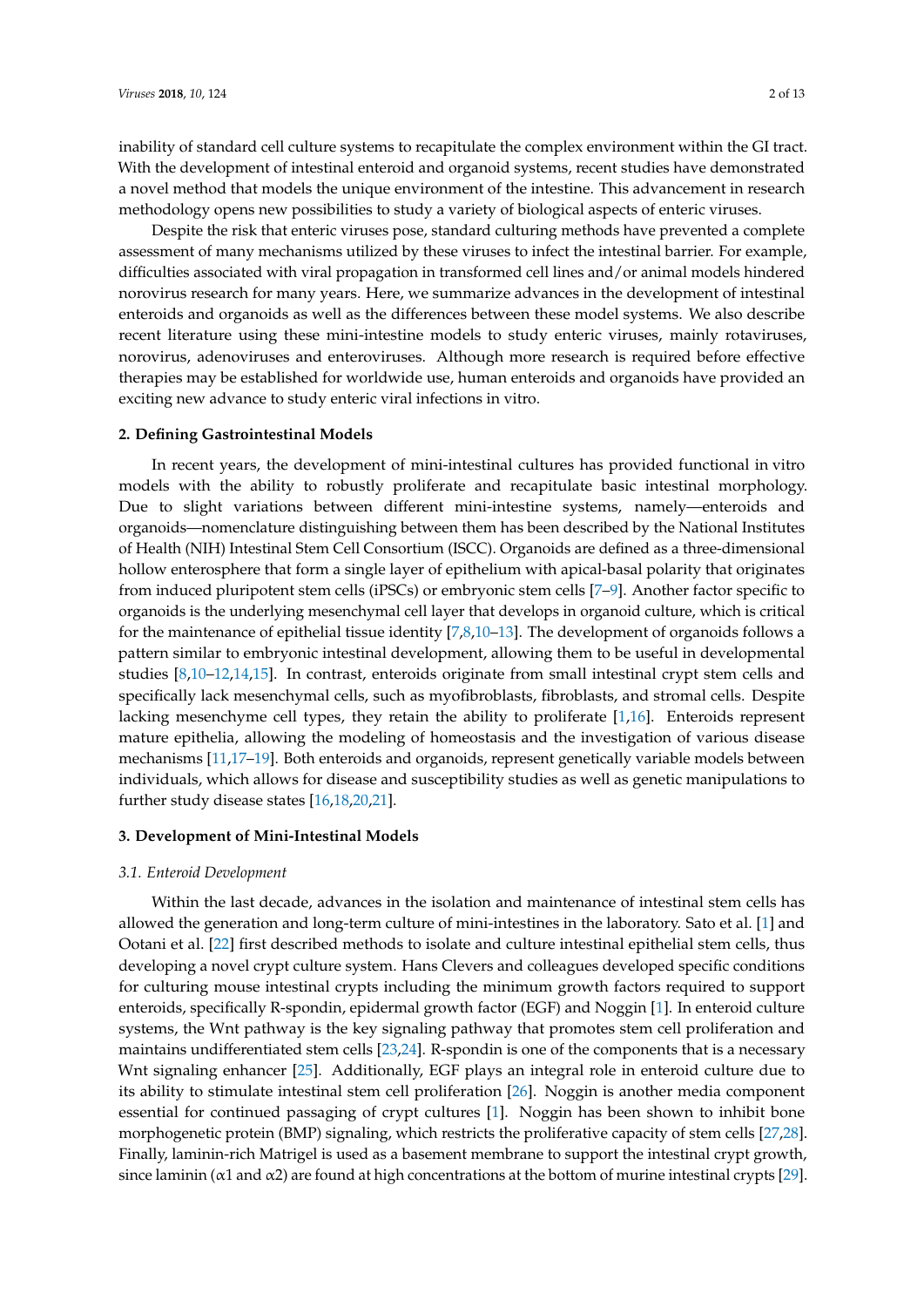In combination, the above growth factors and laminin-rich Matrigel can support a long-term culture system of murine intestinal epithelial crypts [\[1\]](#page-8-0). With the establishment of the murine intestinal enteroid systems, studies have been conducted to examine potential limitations of this model. For instance, Fuller et al. investigated factors such as the age of mice and region of murine intestine [\[30\]](#page-10-6). Their study demonstrated that all murine age groups and tissue sections were able to produce enteroids. Additionally, they determined that mouse intestinal enteroids retain proliferative capacity over time following cryopreservation, indicating their capability for long-term storage [\[30\]](#page-10-6).

A key difference between murine enteroids and human enteroids is the requirement of exogenous Wnt as a growth factor. Since Wnt is endogenously produced at high concentrations by mouse Paneth cells, exogenous Wnt is not necessarily needed to maintain mouse enteroids; however, this is not the case for human enteroids, which require Wnt to culture human crypts successfully [\[31\]](#page-10-7). Because Wnt is naturally produced by mouse enteroids, they are less challenging and readily expand in vitro [\[32\]](#page-10-8).

More recently, an L-cell line was derived to secrete the primary growth factors Wnt3a, R-spondin 3, and Noggin (L-WRN) as a highly concentrated conditioned medium that has been used to rapidly expand human intestinal stem cell populations as well as to maintain an undifferentiated progenitor phenotype in human enteroid cultures [\[33\]](#page-10-9). By using an equal mixture of L-WRN conditioned medium and primary cell culture media, human enteroids exhibit an increase in cell number in ileal enteroids [\[33\]](#page-10-9). The combination of critical growth factors in conditioned media enables enteroid cultures to proliferate quickly and efficiently. Once cryopreservation was established as a functional method of storage for human enteroids, Saxena et al. created a human intestinal enteroid bank obtained from various regions of the intestine including the duodenum, jejunum, and ileum [\[21\]](#page-9-17). Overall, the ability to collect and store intestinal enteroids long-term facilitates further investigation and allows for modeling of many human intestinal diseases in vitro.

### *3.2. Organoid Development*

The culture of intestinal organoids is temporally associated with growth factor requirements based on gastrulation and definitive endoderm formation to promote a posterior development [\[7,](#page-9-3)[8,](#page-9-5)[34,](#page-10-10)[35\]](#page-10-11). A high concentration of activin A for 3 to 4 days, is required to induce Sox17 and Foxa2, transcription factors that coordinate the development of the endoderm lineage as reviewed in [\[36\]](#page-10-12). As in enteroid models, activation of the Wnt pathway is of critical importance to promote the development of mouse embryonic stem cells into a posterior intestinal state. In human organoid models, however, Cao et al. showed that fibroblast-conditioned medium was required to induce a posterior fate as shown by the high expression of the colon marker CDX2 [\[35\]](#page-10-11), through the activation of fibroblast growth factor (FGF) and Wnt pathways [\[7](#page-9-3)[,8\]](#page-9-5). Interestingly, these studies demonstrated that prolonged exposure to FGF and Wnt for 4 days is necessary to produce an irreversible CDX2 expression and intestinal specification of human organoids [\[7\]](#page-9-3). In line with these findings, it was shown that to promote a posterior human intestinal organoid development, human iPSCs were exposed to activin A for 3 days, then cultured for 4 days with Wnt3a and FGF4 to induce posterior intestinal specificity, and allowed to grow for 14 to 28 days into intestinal organoids [\[7](#page-9-3)[,8\]](#page-9-5). Human iPSCs in this stepwise process of differentiation mimic the process of embryological development as they become intestinal organoids [\[7,](#page-9-3)[8,](#page-9-5)[36\]](#page-10-12).

## **4. Mini-Intestinal Differentiation and Morphology**

## *4.1. Region-Specific Differentiation*

The GI tract is divided into multiple segments, each with unique functional properties. For instance, the duodenum is the only small intestinal segment to express duodenal cytochrome b reductase (CYBRD1), which is involved in iron metabolism [\[37\]](#page-10-13); the jejunum is the main expresser of lactase phlorizin hydrolase (LCT), which is a disaccharidase that facilitates absorption of lactose [\[38](#page-10-14)[,39\]](#page-10-15); and the ileum solely produces the sodium-bile acid transporter (SLC10A2) to facilitate bile acid absorption [\[40\]](#page-10-16). In studies aiming to investigate if region-specific genes are conserved in enteroids,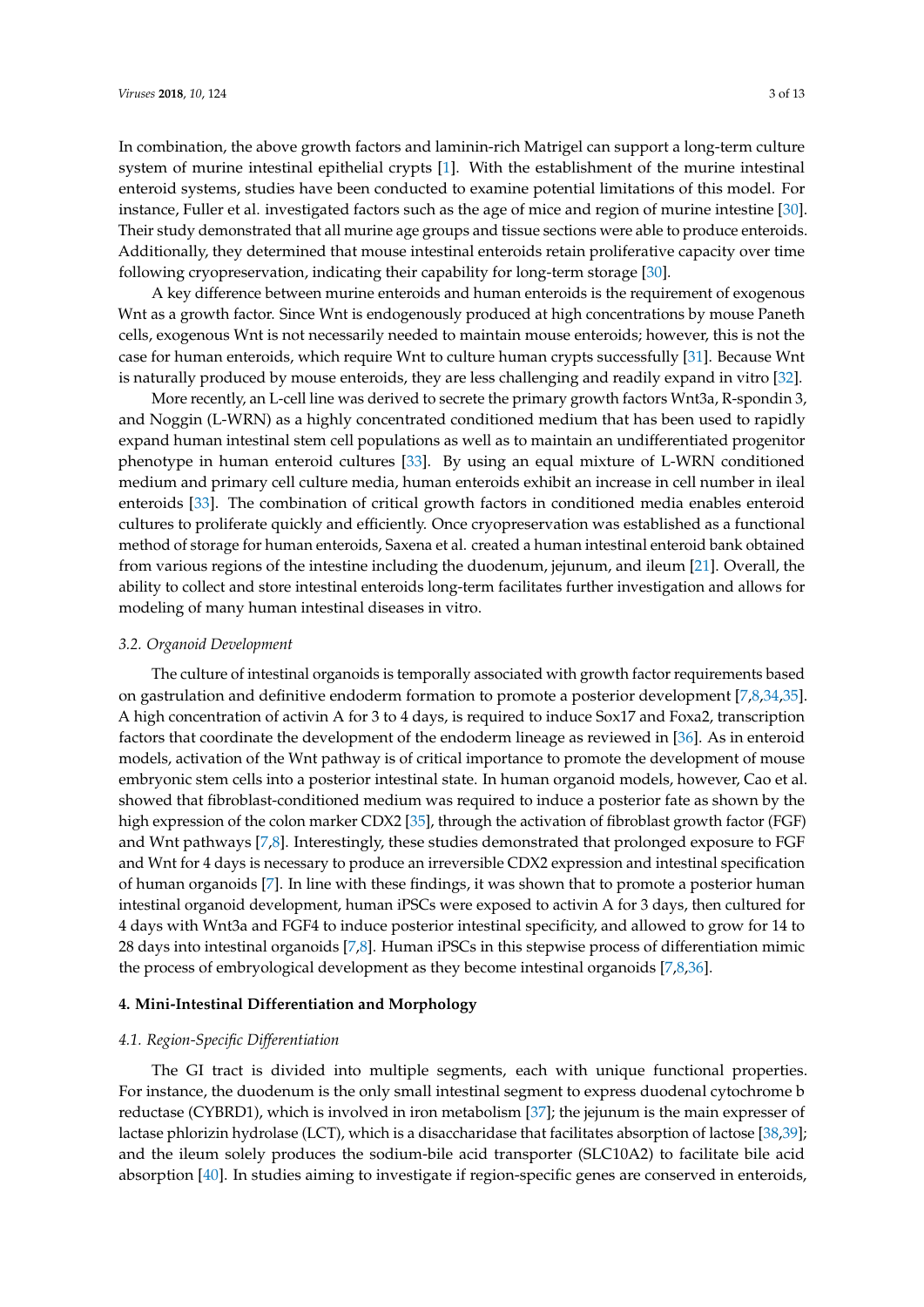Middendorp et al. performed RNA sequencing on villi and crypts from murine intestinal segments and corresponding murine enteroids [\[41\]](#page-10-17). Importantly, the gene expression of mouse enteroids was similar to those of the in vivo intestinal segments for *CYBRD1*, *LCT*, and *SLC10A2*, respectively [\[41\]](#page-10-17). Many of the genes were conserved: duodenum 78% and 43%, jejunum 70% and 65%, and ileum 65% and 49%, respectively [\[41\]](#page-10-17). VanDussen et al. measured gene expression between duodenum, ileum, and enteroids, as well as rectal tissue and colonoids from humans [\[33\]](#page-10-9). In addition, they found that

sucrase-isomaltase (*SI*) and *SLC10A2* were specifically induced in ileal enteroids, which corresponded to ileal tissue expression [\[33\]](#page-10-9). Transient receptor potential cation channel, subfamily V, member 6 (*TRPV6*) a calcium transport protein, was preferentially expressed in the duodenum and in duodenal enteroids compared to other intestinal sections and their corresponding enteroids [\[33](#page-10-9)[,42\]](#page-10-18). The gene expression of human rectal tissue and colonoids did not correlate with the gene expression found in small intestinal tissues nor enteroids. Specific rectal markers such as carbonic anhydrase 1 (*CA1*) were only induced in the rectal-derived colonoids and corresponded to in vivo rectal expression [\[33\]](#page-10-9). These studies show that both murine and human enteroids retain a region-specific identity between in vivo intestinal sections and in vitro enteroid culture [\[33](#page-10-9)[,41\]](#page-10-17).

Region-specific expression can also be induced in organoid cultures as shown by the directed differentiation of human iPSCs into intestinal organoids and chronological manipulations of integral growth factors to simulate the embryonic intestinal development [\[7\]](#page-9-3). By using FGF4 and Wnt3a as growth factors, Spence et al. promoted the formation of colonic organoids identified by the transcription factors KLF5 and SOX9, two intestinal markers, and CDX2 [\[7\]](#page-9-3). In addition, Wang et al. determined that duodenal, jejunal, and ileal stem cells grown using air-liquid interface culture from human fetal intestine express genes based on anatomical location [\[43\]](#page-10-19). For instance, cultured duodenal stem cells expressed the genetic markers *TFF2* and *Muc5AC*, which are typical gastric epithelial markers, while cultured jejunal stem cells expressed intestinal markers, such as *Muc2*. In the same way, cultured ileal stem cells resulted in the formation of an epithelium similar to the colon [\[43\]](#page-10-19). These studies demonstrate that organoid development follows region-specific differentiation depending on tissue source [\[43\]](#page-10-19) or can be induced to recreate specific regional identity upon growth factor manipulation [\[7,](#page-9-3)[43\]](#page-10-19).

## *4.2. Crypt-Villus Development*

In the small intestine, villi function to increase surface area and contain cell types that contribute to the unique environment of the small intestine. The absorptive and secretory cells of villi arise from surrounding intestinal crypts (Figure [1\)](#page-4-0), where the proliferative cells of the intestinal epithelium are located. During in vitro growth of small intestinal enteroids, crypt budding occurs and results in the development of the crypt-villus axis over time [\[1\]](#page-8-0). The crypt-villus axes generated from a developing enteroid is reminiscent of a mature intestine in an in vitro enteroid culture [\[1\]](#page-8-0). Several recent studies have microengineered scaffolds for the cultivation of enteroids in an attempt to mimic the structure of the intestine [\[44–](#page-11-0)[46\]](#page-11-1). One such study has shown that seeding crypts on an artificial polylactic-glycolic acid (PLGA)-rich scaffold, can foster the generation of epithelial structures resembling villi both in vitro and after implantation into small and large animals [\[44\]](#page-11-0). Wang et al. demonstrated that a cross-linked collagen hydrogel supported the proliferation and differentiation of primary human enteroids after being molded into villi-shaped columns [\[45\]](#page-11-2). Additionally, human intestinal enteroids cultured in the presence of primary intestinal myofibroblasts using a silk-based cylindrical scaffold, were able to generate a microvilli brush border as well as tight junctions after differentiation [\[46\]](#page-11-1). By using artificially engineered scaffolds, these experiments have shown an ability to produce apical brush borders, tight junctions, and epithelial cell differentiation into relevant cell types required to recreate the physiological role of the intestine.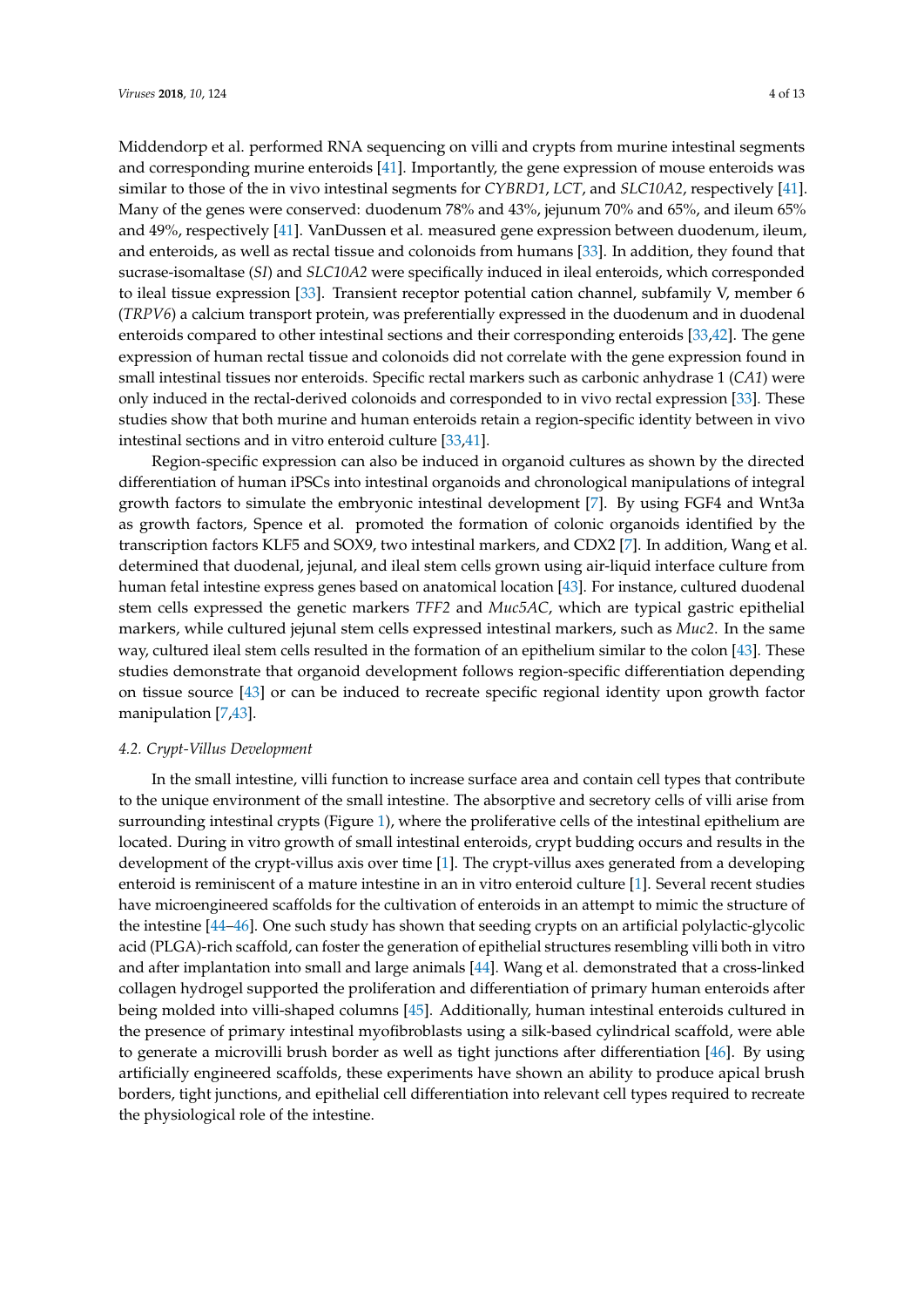<span id="page-4-0"></span>

**DAPI E-cadherin** 

Figure 1. Cultured enteroid. (A) Photomicrograph demonstrating the architecture of an enteroid; Confocal image of an enteroid stained for DAPI (Blue), E-cadherin, an epithelial cell marker (Green), (**B**) Confocal image of an enteroid stained for DAPI (Blue), E-cadherin, an epithelial cell marker (Green), and Muc2, a goblet cell marker (Red). Size bars =  $50 \mu m$ .

Implanting human intestinal organoids in the kidney capsule of a mouse produced distinct Organoid culture systems provide an alternative method to evaluate the development of crypt-villus axes. This was shown when human fetal intestinal stem cells produced epithelial folds after 10 days of air-liquid interface culturing, with duodenum and jejunum producing a finer pattern of folding than the ileum [\[43\]](#page-10-19). By histological examination of the intestinal stem cell culture, villi-like structures are present with proliferative cells located proximal to the basement membrane with more pronounced structure forming from the ileum [\[43\]](#page-10-19). Thus, air-liquid interface culturing of fetal stem cells could ultimately maintain the morphological and cellular features of the fetal intestine.

Implanting human intestinal organoids in the kidney capsule of a mouse produced distinct crypts and villi resembling mature small intestine, suggesting that vasculature along with the host environment can affect organoid growth [\[13\]](#page-9-7). Based off of this previous work, Finkbeiner et al. implanted approximately 3-week-old human intestinal organoids into immunocompromised mice to elucidate if organoids can mature into adult-like tissue [\[10\]](#page-9-6). The implanted organoids formed an architecture which was similar to adult intestine with villi and a mesenchymal layer, unlike the control organoids that lacked a crypt-villus architecture [\[10\]](#page-9-6). These studies proposed that organoids offer a surrogate method to induce villus formation and that organoids require the mesenchyme and vasculature to properly organize epithelial cells into villi.

A fundamental factor in villus formation relates to peristalsis-like motion, which is difficult to recreate in the laboratory setting. Donald Ingber's group recently demonstrated that this can be accomplished in a gut-on-a-chip microfluidic device that has the ability to be subjected to peristalsis-like mechanical stress [\[47\]](#page-11-3). Human primary intestinal epithelium was grown in a microfluidic device subjected to a constant flow of media and a vacuum pump. This provides both shear and mechanical stress, thus, enabling small intestinal villi-like structures to develop [\[48\]](#page-11-4). Strikingly, epithelial cells grown in culture without the consistent flow of media did not develop into 3-dimensional villi-like formations, but instead maintain a monolayer of differentiated cells [\[48\]](#page-11-4). Intestinal enteroid fragments *4.3. Cell Types within Crypts*  of single intestinal stem cells, enteroid fragments, and single intestinal stem cells plus the microvascular and intestinal microvascular endothelial cells promote intestinal villi-like structures, cell lineage differentiation, epithelial barrier integrity, apical brush borders and resemble the adult duodenal transcriptome [\[48\]](#page-11-4). These experiments indicate that fluid flow and mechanical stress can influence cellular and physical characteristics of progenitor cells in vitro, and the inclusion of mesenchymal cells  $\frac{1}{2}$  can model the microenvironment in the intestine. and plating individual cells [1]. In cells expressing the *Lgr5* gene, enteroids formed more efficiently, cultured in the presence of intestinal microvascular endothelial cells were more confluent than cultures endothelial cells [\[48\]](#page-11-4). Kasendra et al. showed that the gut-on-a-chip using human enteroid fragments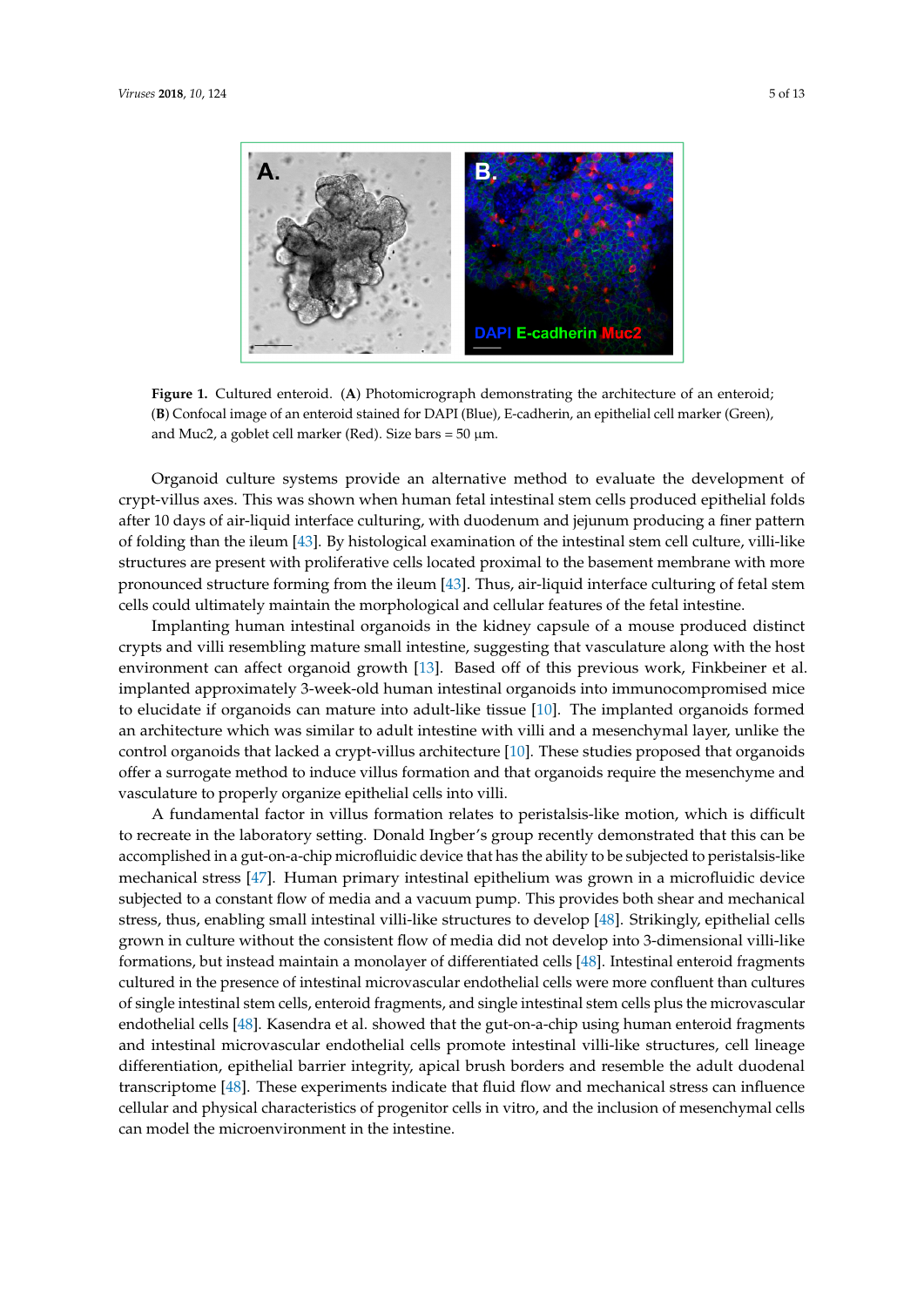## *4.3. Cell Types within Crypts*

The most common cells that reside at the bottom of intestinal crypts are crypt base columnar (CBC) cells, interspersed by Paneth cells [\[49\]](#page-11-5). In order to identify the specific CBC cells as the progenitor for the epithelial cell types found in the intestinal epithelium, Hans Clevers and colleagues used leucine-rich repeat-containing G-protein-coupled receptor 5 green fluorescent protein (Lgr5-GFP) reporter mice to trace the cell lineage of Lgr5<sup>+</sup> intestinal stem cells by harvesting murine crypts and plating individual cells [\[1\]](#page-8-0). In cells expressing the *Lgr5* gene, enteroids formed more efficiently, while Lgr5<sup>−</sup> cells did not form enteroids [\[1\]](#page-8-0). After two weeks, enteroids from single cells were indistinguishable from enteroids derived from whole crypts. Confocal and electron microscopy demonstrated that Paneth cells and stem cells occupied the bottom of the crypts, while goblet cells and enteroendocrine cells lined the lumen of the enteroids [\[1\]](#page-8-0). Notably, there were no mesenchymal cell types observed. Taken together, these studies demonstrate that Lgr5<sup>+</sup> intestinal stem cells are the progenitor cell for epithelial cell differentiation [\[1\]](#page-8-0).

As Lgr5<sup>+</sup> intestinal stem cells differentiate, they move upward to occupy the +4 position of the intestinal crypt, above the Paneth cells, and become transit amplifying (TA) cells that are rapid cycling precursors to the other terminally differentiated epithelial cell types as reviewed in [\[50,](#page-11-6)[51\]](#page-11-7). Recent evidence has shown that when Lgr5<sup>+</sup> stem cells are damaged, specific TA cells such as enterocytes and secretory progenitors, can trigger crypt regeneration by reverting to a multipotent cell state [\[3,](#page-8-1)[52,](#page-11-8)[53\]](#page-11-9). For example, Bmi1<sup>+</sup> quiescent endocrine cells, with the help of Paneth cell precursors, are able to convert to an Lgr5<sup>+</sup> intestinal stem cell identity when there is damage to the native Lgr5<sup>+</sup> stem cell population [\[54\]](#page-11-10). In addition, TA cells at higher positions in the crypt, position 6 and above, have been found to restore the loss of Lgr5<sup>+</sup> stem cells due to radiation [\[55\]](#page-11-11).

Of note, Paneth cells are important to the stem cell niche environment, where they produce critical growth factors for the proliferation and maintenance of Lgr5<sup>+</sup> intestinal stem cells [\[56\]](#page-11-12). Paneth cells also secrete a myriad of antimicrobial peptides and proteins, which are crucial for host defense and the innate immune system [\[5\]](#page-9-1). Paneth cells are unique when compared to other intestinal stem cell lineages as they migrate down into the crypt, instead of up and out of the crypt as the other terminally differentiated epithelial cells. Rare TA cells that reside in the +4 position and maintain a long S phase called label-retaining cells are recognized as precursors of terminal Paneth cells [\[3\]](#page-8-1). The diversity of cell types and cellular environments within crypts is one of the hallmark features of enteroid and organoid modeling that enables a wide variety of experimentation.

## **5. In Vitro Models to Study Viral Infections**

## *5.1. Human Intestinal Organoids to Model Rotaviral Infections*

Rotavirus (RV) is a segmented, double-stranded RNA virus that is one of eight species in the *Reoviridae* family [\[57\]](#page-11-13). The most common species, *Rotavirus A,* is the foremost cause of severe gastroenteritis in children between the ages 2 to 5 worldwide, with 25 to 70 percent leading to hospitalization [\[6](#page-9-2)[,58\]](#page-11-14). Thus, the development of in vitro models that can recapitulate the human intestine is crucial for expanding current knowledge on RV pathogenesis. Both intestinal enteroids and organoids have been shown recently to serve as in vitro models to investigate both animal RV (ARV) and human RV (HRV) infection of the GI tract.

Conventional in vitro methods for culturing RV include propagating the virus into stable cell lines, such as Rhesus kidney (MA104), human colorectal adenocarcinoma (HT-29 and Caco-2), or into primary cells, which require multiple passages to reach sufficient growth for analysis [\[59–](#page-11-15)[63\]](#page-11-16). With the development of induced pluripotent stem cells into mini-intestines or human intestinal organoids, the ability to observe both ARV and HRV infection in a novel model has been demonstrated [\[21\]](#page-9-17). Finkbeiner et al. first used human intestinal organoids as in [\[7](#page-9-3)[,8\]](#page-9-5) to cultivate ARV using Rhesus rotavirus (RRV; strain G3P[\[3\]](#page-8-1)) and observed efficient replication by immunofluorescence microscopy for viral replication factories [\[64\]](#page-12-0). This study also found that cleavage of the RRV structural protein 4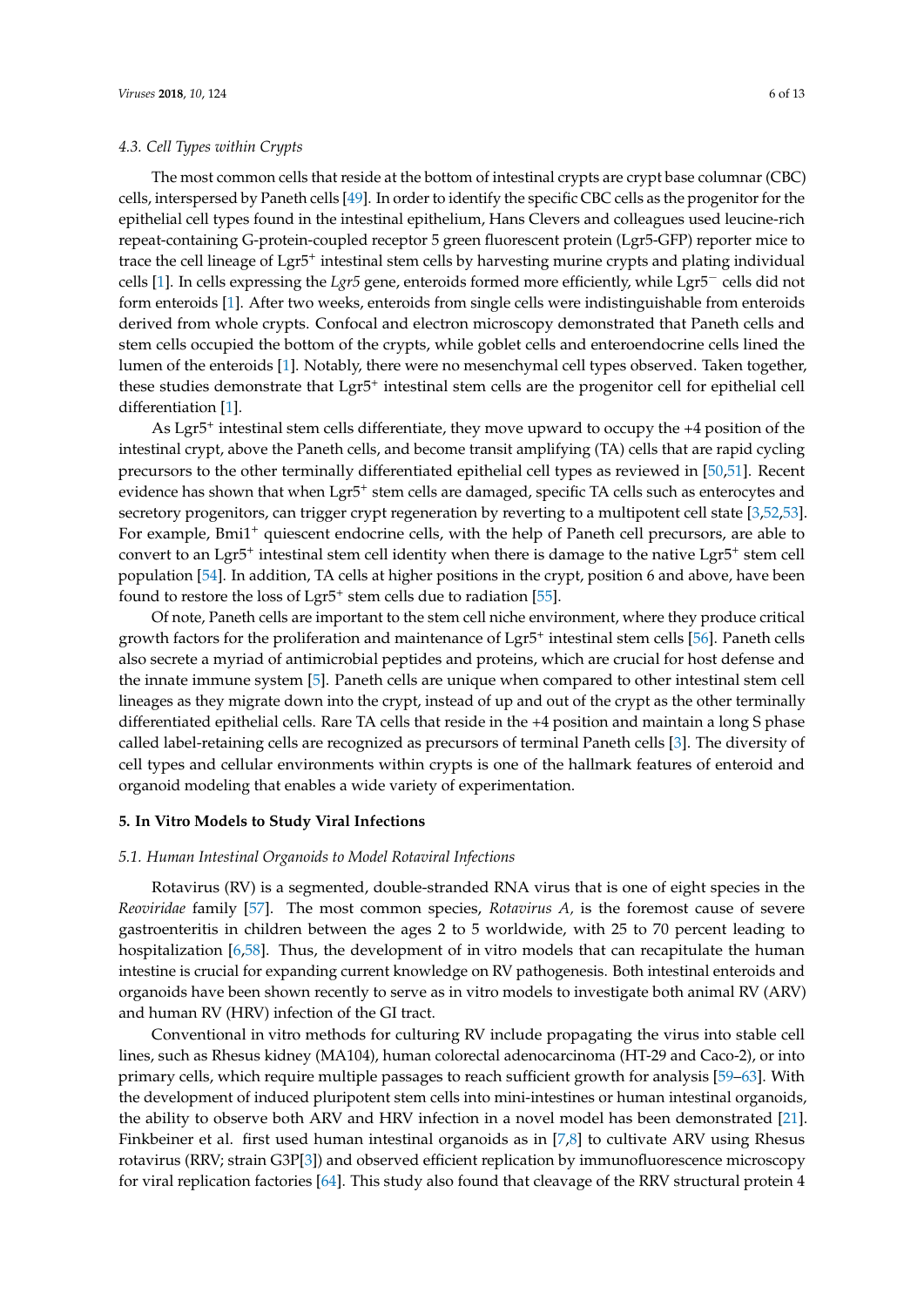(VP4) by pancreatin, a key digestive enzyme, facilitated RRV infection in epithelial cells, but also in mesenchymal cells, which had not been previously recognized as a target for RV infection [\[64\]](#page-12-0).

After establishing that human intestinal organoids support ARV infection, Finkbeiner et al. explored whether this model could also support HRV replication by using HRV-infected stool [\[64\]](#page-12-0). Stool samples collected from Texas Children's Hospital between 2002 and 2010 were used to inoculate human intestinal organoids, with active replication of HRV confirmed by assessing the presence of viral RNA (vRNA) and viroplasms [\[64\]](#page-12-0). Importantly, the levels of vRNA generated in human intestinal organoids were approximately 10 times greater than isolates grown in MA104 cells, indicating that human intestinal organoids supported better viral growth as compared to immortalized cell lines [\[64\]](#page-12-0). Taken together, these data indicate that human intestinal organoids are a more suitable model to study rotavirus.

## *5.2. Human Intestinal Enteroids to Model Rotaviral Infection*

In testing human intestinal enteroids as a model to culture HRV, Saxena et al. infected human intestinal enteroids derived from adult duodenal, jejunal, and ileal biopsies with multiple HRV strains including Ito (G3P[8]) and Wa (G1P[8]) and compared these strains to RRV strain G3P[3] [\[21\]](#page-9-17). Strikingly, based on multiple parallel readouts for viral replication (including flow cytometry, qRT-PCR, electron microscopy, and immunohistochemistry), the authors observed high levels of HRV infection, with less robust infection by RRV [\[21\]](#page-9-17). Immunofluorescence-based analyses indicated that HRV primarily infected E-cadherin-positive enterocytes, with infection also identified in chromogranin A-positive enteroendocrine cells, suggesting that HRVs exhibit a cell-type specificity of infection [\[21\]](#page-9-17).

Other assays have also been performed in human intestinal enteroids to investigate possible physiological effects during HRV infections, such as cytotoxicity assays, swelling assays, and enteroid genotyping. Common in HRV infection, luminal swelling and fluid movement occur during the diarrheal process. To test if human intestinal enteroids can mimic this process, they were exposed to the HRV strain Ito and the cross-sectional area was measured via microscopy over several hours [\[21\]](#page-9-17). As a result, the lumen of infected human intestinal enteroids expanded between 3 to 4 h post inoculation (hpi) and reached maximum radius by 6 hpi [\[21\]](#page-9-17). Similarly, when exposed to rotaviral enterotoxin NSP4, which acts via chloride secretion, significant luminal expansion occurred [\[21\]](#page-9-17). These results indicated that human intestinal enteroids are functional and physiologically active in the presence of HRV infection.

### *5.3. Cultivating Norovirus in Human Intestinal Enteroids*

Human Norovirus (NoV, previously known as "Norwalk-like virus") is a non-enveloped, icosahedral, single-stranded RNA virus that remains a significant source of acute gastroenteritis and is responsible for sporadic community or common-source outbreaks [\[6,](#page-9-2)[65\]](#page-12-1). Despite its impact on human health, little is known regarding NoV infections of the human GI tract due to the inability to propagate NoVs in previously existing human-based models. Although enteric bacteria were shown to enhance human NoV infection of B cell lines (M12, WEHI-23, BJAB) [\[66\]](#page-12-2), it remained unclear whether human NoVs also replicated in enterocytes or other intestinal-associated cell types. After many attempts by others to infect cell lines with NoV, the development of human intestinal enteroids has provided an exciting new model to further study human NoV development, signaling, and pathogenesis. In a study by Ettayebi et al., the most common genotype of human NoV, GII.4, was derived from fecal filtrates and inoculated in human intestinal enteroids  $[67,68]$  $[67,68]$ . By 96 hpi, there was a 1.5–2.5  $\log_{10}$  increase in viral progeny, as indicated by the presence of vRNA. Cytopathic effects, such as cell rounding, destruction of the monolayer, and an increase in nonviable cells were also observed in GII.4-infected cultures [\[68\]](#page-12-4). Further evidence of viral replication was confirmed by immunofluorescence, flow cytometry, and confocal microscopy. Detection of the enterocyte marker villin in NoV VP1-positive cells confirmed that enterocytes are the likely primary cell target for human NoV replication [\[68\]](#page-12-4).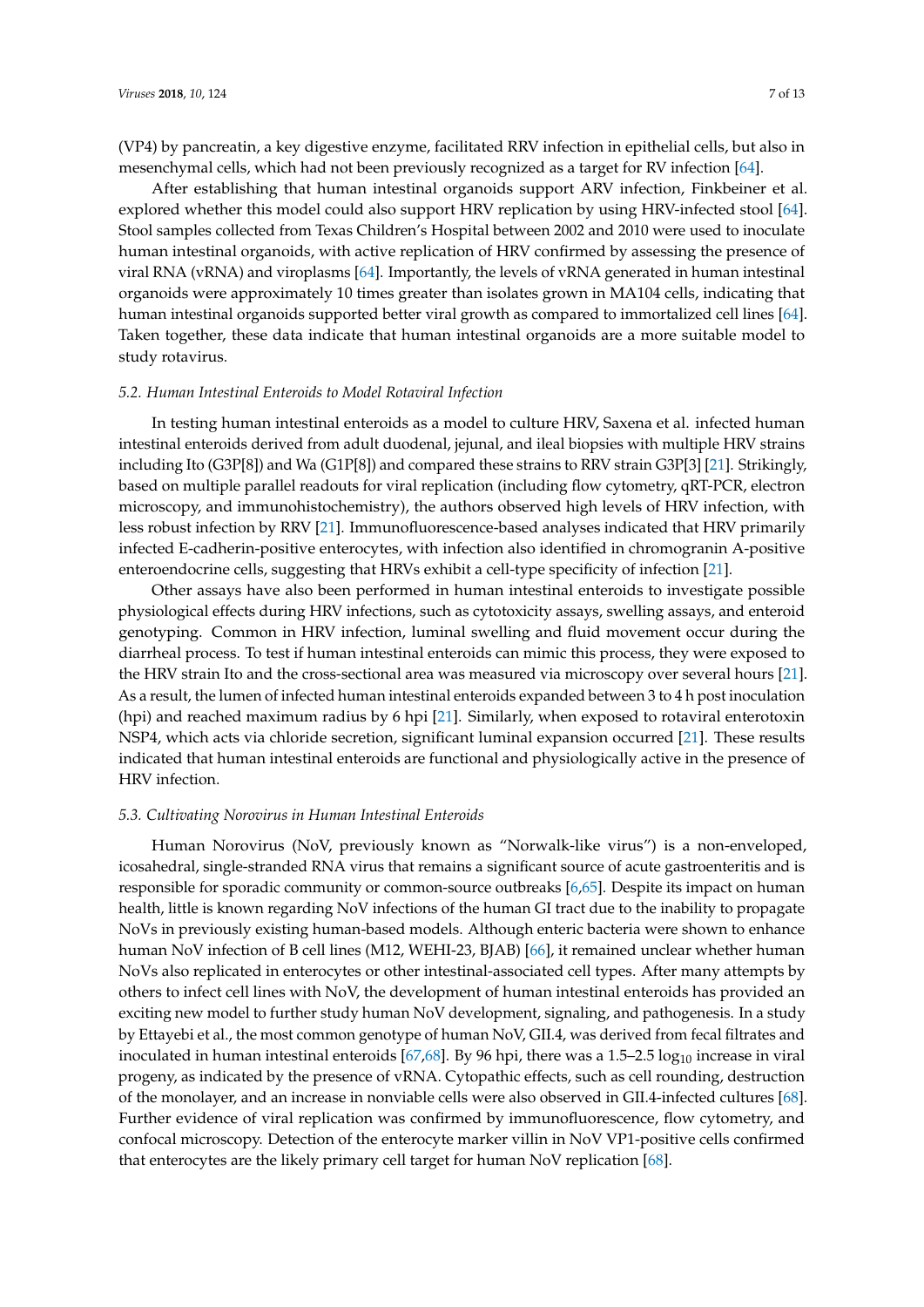Human NoV is a genetically diverse pathogen classified into three genotypes: GI, GII, and GIV. Within these genotypes, they are further divided into 9 GI genotypes and 20 GII genotypes [\[68\]](#page-12-4). Studies have indicated that genetically determined factors, such as secretor status, can influence susceptibility to certain genotypes of human NoV. Secretor-positive status is indicated by having the active form of the fucosyltransferase 2 enzyme, which mediates the transfer of fucose onto histoblood group antigen (HBGA) precursors in GI cells [\[69\]](#page-12-5). Ettayebi et al. demonstrated that a GII.4 human NoV strain was able to infect human enteroids obtained from secretor-positive individuals, yet unable to infect those from secretor-negative individuals [\[68\]](#page-12-4). Furthermore, a GII.3 strain of human NoV was capable of infecting some, but not all, secretor-negative human enteroids. These data indicate host restriction to specific genotypes of human NoV.

Environmental factors have also been shown to play a role in NoV infection. In one study, three strains of human NoVs (GII.3, GII.17, and GI.1) were pretreated with nontoxic doses of human bile, which is abundant in the small intestine and involved in digestion and absorption [\[68\]](#page-12-4). Interestingly, the authors found that bile was required for NoV infection of human enteroids, whereas untreated enteroids were not capable of supporting infection [\[68\]](#page-12-4). Taken together, these studies support that human intestinal enteroids, possibly in conjunction with bile, provide a suitable in vitro model of human NoV infections.

## *5.4. Enteroids as a Model of Enterovirus Infection*

Enteroviruses are a common source of human GI infections transmitted via the fecal-oral route, yet little is known of their infection pathogenesis within the intestine [\[62\]](#page-11-17). In experiments conducted by Drummond et al., three enteroviruses (coxsackievirus B (CVB), echovirus 11 (E11), and enterovirus 71 (EV71)) successfully infected human premature intestinal enteroids and resulted in activation of antiviral signaling pathways [\[62\]](#page-11-17), previously unobserved in conventional cell line-based culturing systems. Importantly, this study found that whereas the enteroviruses tested did infect human enteroids, there were virus type-specific differences in the induction of host antiviral and pro-inflammatory signaling in response to infection, with E11 inducing the greatest levels of host defense. Concomitantly, E11 also induced the greatest cytotoxic effect, accompanied by the disruption of tight junctions, as well as increased levels of high mobility group box 1 (HMGB1), which is associated with cell necrosis [\[62\]](#page-11-17). The authors also found that like HRV and human NoVs, E11 exhibits a cell type specificity of infection and infected both enterocytes and enteroendocrine cells but did not infect goblet cells [\[62\]](#page-11-17). It is important to note that these studies were performed on enteroids derived from premature intestine and could have a different phenotype if studies were done on enteroids derived from the intestine of older patients.

### *5.5. Enteroid Model of Adenoviral Infection*

Enteroid model systems have also been used to elucidate possible viral adaptation to the host immune system, such as in the case of adenovirus (AdV) [\[70,](#page-12-6)[71\]](#page-12-7). Previous research has shown that while certain serotypes of adenovirus (mouse AdV-1 [\[70\]](#page-12-6) and human AdV-C [\[71\]](#page-12-7)) are modulated by α-defensins (antimicrobial peptides naturally secreted by Paneth cells), other serotypes (mouse AdV-2 [\[70\]](#page-12-6) and human AdV-F) [\[71\]](#page-12-7) are unaffected. In the study by Wilson et al., murine enteroids were used to observe an increase in enteric infection by mouse AdV-2 when exposed to α-defensins [\[70\]](#page-12-6). Using enteroids derived from wild-type (WT) mice and mice lacking functional α-defensins (*Mmp7–/–* mice), green fluorescent protein (GFP) tagged mouse AdV-2 (mouse AdV-2. IXeGFP) was microinjected into the lumen of enteroids and viral infection was measured [\[70\]](#page-12-6). Results indicated viral progeny was 3-fold greater in WT mice compared to *Mmp7–/–* mice on day 2 and 4-fold greater by day 3 post infection [\[70\]](#page-12-6). Additionally, quantification showed significantly higher levels of GFP-positive enteroids in WT mice compared to *Mmp7–/–* mice [\[70\]](#page-12-6). Collectively, these data suggest that in specific murine adenoviral genotypes, α-defensins can facilitate enteric infection. Further studies utilizing human intestine are required to see whether there are species-specific differences.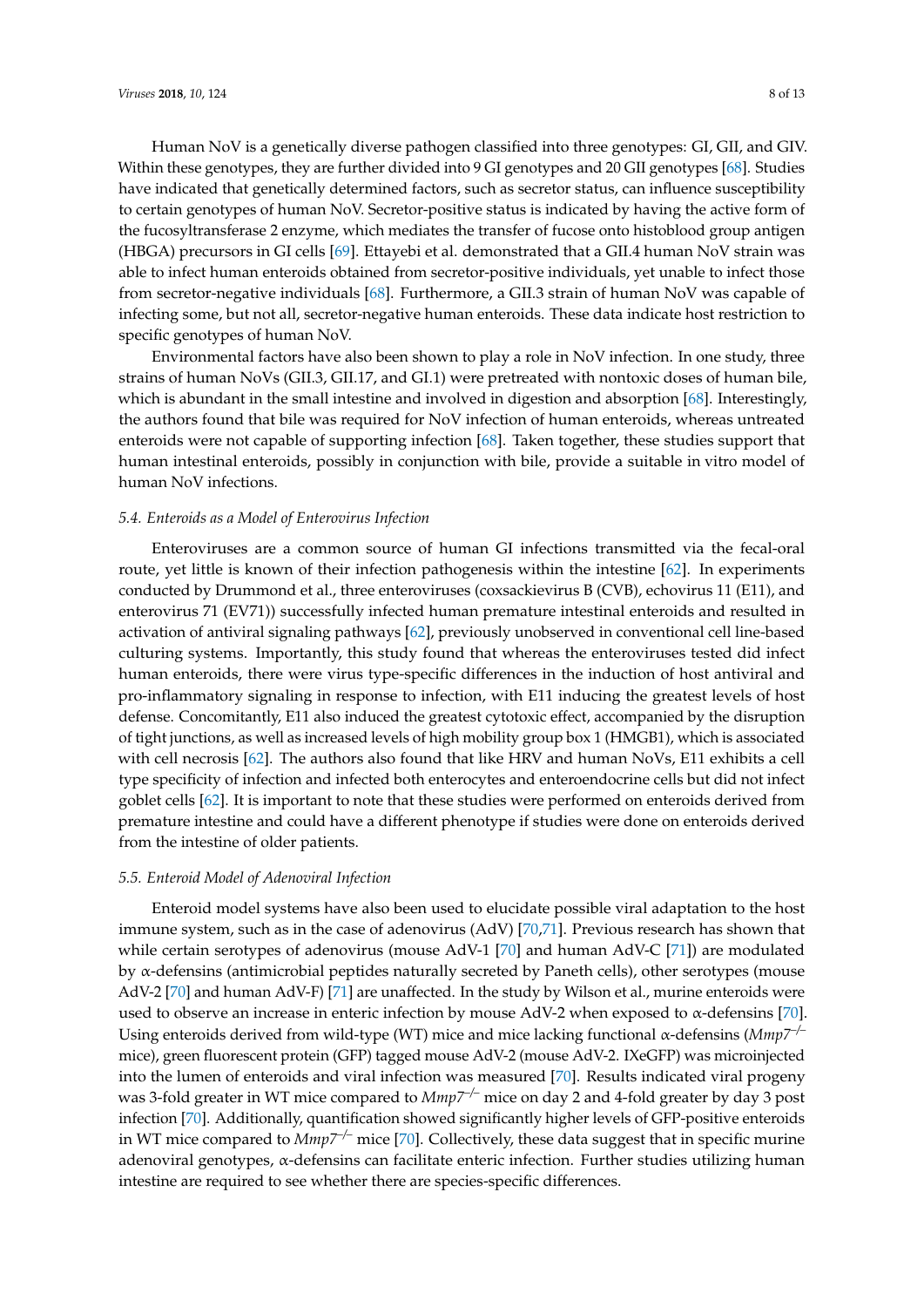## **6. Conclusions and Future Directions**

While human RV and NoV remain leading causes of acute gastroenteritis, vaccine development and efficacy are still low. A major barrier in this field is the lack of understanding how these viruses are identified and interact within a host. Studies have distinguished differences in receptor recognition between NoV and RV, showing that these viruses interact with HBGAs or with specific sialic acids, respectively [\[69,](#page-12-5)[72\]](#page-12-8). Human HBGAs are highly polymorphic and consist of ABO (blood group antigens), Lewis, and secretor ligands, which have been suggested to play a role in pathogen-host interactions. Several studies have explored various genotypes of human RV and NoV via X-ray crystallography and nuclear magnetic resonance (NMR) to determine the structure and function of HBGAs in viral infection [\[69](#page-12-5)[,72\]](#page-12-8). Human intestinal enteroids and organoids from individuals expressing a range of HBGAs presents a unique opportunity to study potential host-pathogen interactions.

While enteroids and organoids can be used to study host immune response, they can also give insight into the attenuation of virus replication in vitro. In one such study, Saxena et al. tested the attenuated human RV strain RV1 (used in Rotarix rotavirus vaccine) using human intestinal enteroids from secretor-negative patients [\[21\]](#page-9-17). After multiple attempts, RV1 viral growth consistently replicated poorly from a secretor-negative patient [\[21\]](#page-9-17). In utilizing these in vitro models of the intestine, the potential for a translational approach towards developing targeted vaccines for RV, NoV, or other gastroenteritis causing pathogens becomes a possibility.

With the development of novel culture systems to recapitulate the GI tract, the field of enteric viral research has witnessed many exciting new advances. Notably, these studies have yielded new in vitro models to propagate human NoV, which can be used to test and develop new antivirals and have suggested unique mechanisms by which the GI tract might sense and respond to viral infections in a virus-specific manner. Despite the progress made over the last few years using these in vitro models, the enteroid and organoid systems provide an incomplete picture of the intestinal defense mechanisms as they lack the epithelial-immune cell communication, which is known to be a critical factor in determining the outcome of GI infections. The gut-on-a-chip approach represents an exciting addition to enteroid and organoid cultures as it can mimic a higher degree of complexity by including the immune cells to the culture system, offering the possibility to investigate the different potential interactions occurring at the mucosal surface during a viral infection. Although further research is required to fully define enteric virus-GI interactions and identify host factors that could be targeted by antivirals or vaccines, the application of these human models will undoubtedly yield exciting new insights into a variety of aspects of host-virus interactions in the GI tract.

**Acknowledgments:** Misty Good is supported by grants K08DK101608 and R03DK111473 from the National Institutes of Health, March of Dimes Foundation Grant No. 5-FY17-79, the Children's Discovery Institute of Washington University and St. Louis Children's Hospital, and the Department of Pediatrics at Washington University School of Medicine, St. Louis. Carolyn B. Coyne is supported by NIH R01-AI081759 and a Burroughs Wellcome Investigators in the Pathogenesis of Infectious Disease Award.

**Author Contributions:** Wyatt E. Lanik, Madison A. Mara, Belgacem Mihi, Carolyn B. Coyne and Misty Good wrote the paper.

**Conflicts of Interest:** The authors declare no conflict of interest.

## **References**

- <span id="page-8-0"></span>1. Sato, T.; Vries, R.G.; Snippert, H.J.; van de Wetering, M.; Barker, N.; Stange, D.E.; van Es, J.H.; Abo, A.; Kujala, P.; Peters, P.J.; et al. Single Lgr5 stem cells build crypt-villus structures in vitro without a mesenchymal niche. *Nature* **2009**, *459*, 262–265. [\[CrossRef\]](http://dx.doi.org/10.1038/nature07935) [\[PubMed\]](http://www.ncbi.nlm.nih.gov/pubmed/19329995)
- 2. Sinagoga, K.L.; Wells, J.M. Generating human intestinal tissues from pluripotent stem cells to study development and disease. *EMBO J.* **2015**, *34*, 1149–1163. [\[CrossRef\]](http://dx.doi.org/10.15252/embj.201490686) [\[PubMed\]](http://www.ncbi.nlm.nih.gov/pubmed/25792515)
- <span id="page-8-1"></span>3. Buczacki, S.J.; Zecchini, H.I.; Nicholson, A.M.; Russell, R.; Vermeulen, L.; Kemp, R.; Winton, D.J. Intestinal label-retaining cells are secretory precursors expressing Lgr5. *Nature* **2013**, *495*, 65–69. [\[CrossRef\]](http://dx.doi.org/10.1038/nature11965) [\[PubMed\]](http://www.ncbi.nlm.nih.gov/pubmed/23446353)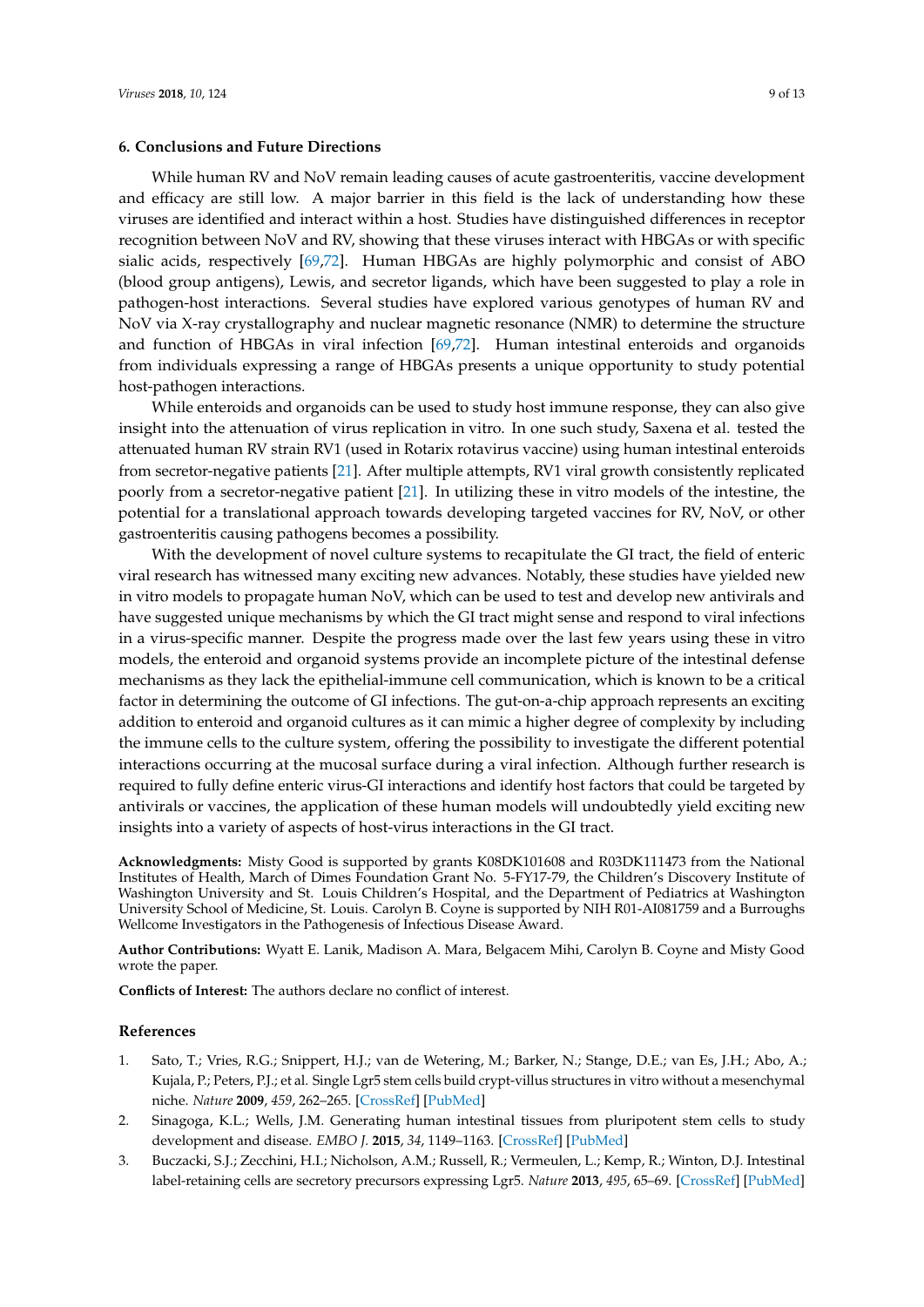- <span id="page-9-0"></span>4. Goto, Y.; Kiyono, H. Epithelial barrier: An interface for the cross-communication between gut flora and immune system. *Immunol. Rev.* **2012**, *245*, 147–163. [\[CrossRef\]](http://dx.doi.org/10.1111/j.1600-065X.2011.01078.x) [\[PubMed\]](http://www.ncbi.nlm.nih.gov/pubmed/22168418)
- <span id="page-9-1"></span>5. Bevins, C.L.; Salzman, N.H. Paneth cells, antimicrobial peptides and maintenance of intestinal homeostasis. *Nat. Rev. Microbiol.* **2011**, *9*, 356–368. [\[CrossRef\]](http://dx.doi.org/10.1038/nrmicro2546) [\[PubMed\]](http://www.ncbi.nlm.nih.gov/pubmed/21423246)
- <span id="page-9-2"></span>6. O'Ryan, M.; Prado, V.; Pickering, L.K. A millennium update on pediatric diarrheal illness in the developing world. *Semin. Pediatr. Infect. Dis.* **2005**, *16*, 125–136. [\[CrossRef\]](http://dx.doi.org/10.1053/j.spid.2005.12.008) [\[PubMed\]](http://www.ncbi.nlm.nih.gov/pubmed/15825143)
- <span id="page-9-3"></span>7. Spence, J.R.; Mayhew, C.N.; Rankin, S.A.; Kuhar, M.F.; Vallance, J.E.; Tolle, K.; Hoskins, E.E.; Kalinichenko, V.V.; Wells, S.I.; Zorn, A.M.; et al. Directed differentiation of human pluripotent stem cells into intestinal tissue in vitro. *Nature* **2011**, *470*, 105–109. [\[CrossRef\]](http://dx.doi.org/10.1038/nature09691) [\[PubMed\]](http://www.ncbi.nlm.nih.gov/pubmed/21151107)
- <span id="page-9-5"></span>8. McCracken, K.W.; Howell, J.C.; Wells, J.M.; Spence, J.R. Generating human intestinal tissue from pluripotent stem cells in vitro. *Nat. Protoc.* **2011**, *6*, 1920–1928. [\[CrossRef\]](http://dx.doi.org/10.1038/nprot.2011.410) [\[PubMed\]](http://www.ncbi.nlm.nih.gov/pubmed/22082986)
- <span id="page-9-4"></span>9. Stelzner, M.; Helmrath, M.; Dunn, J.C.; Henning, S.J.; Houchen, C.W.; Kuo, C.; Lynch, J.; Li, L.; Magness, S.T.; Martin, M.G.; et al. A nomenclature for intestinal in vitro cultures. *Am. J. Physiol. Gastrointest. Liver Physiol.* **2012**, *302*, G1359–G1363. [\[CrossRef\]](http://dx.doi.org/10.1152/ajpgi.00493.2011) [\[PubMed\]](http://www.ncbi.nlm.nih.gov/pubmed/22461030)
- <span id="page-9-6"></span>10. Finkbeiner, S.R.; Hill, D.R.; Altheim, C.H.; Dedhia, P.H.; Taylor, M.J.; Tsai, Y.H.; Chin, A.M.; Mahe, M.M.; Watson, C.L.; Freeman, J.J.; et al. Transcriptome-wide Analysis Reveals Hallmarks of Human Intestine Development and Maturation In Vitro and In Vivo. *Stem Cell Rep.* **2015**, *4*, 1140–1155. [\[CrossRef\]](http://dx.doi.org/10.1016/j.stemcr.2015.04.010) [\[PubMed\]](http://www.ncbi.nlm.nih.gov/pubmed/26050928)
- <span id="page-9-12"></span>11. Hill, D.R.; Spence, J.R. Gastrointestinal Organoids: Understanding the Molecular Basis of the Host-Microbe Interface. *Cell. Mol. Gastroenterol. Hepatol.* **2017**, *3*, 138–149. [\[CrossRef\]](http://dx.doi.org/10.1016/j.jcmgh.2016.11.007) [\[PubMed\]](http://www.ncbi.nlm.nih.gov/pubmed/28275681)
- <span id="page-9-8"></span>12. Dye, B.R.; Hill, D.R.; Ferguson, M.A.; Tsai, Y.H.; Nagy, M.S.; Dyal, R.; Wells, J.M.; Mayhew, C.N.; Nattiv, R.; Klein, O.D.; et al. In vitro generation of human pluripotent stem cell derived lung organoids. *Elife* **2015**, *4*, e05098. [\[CrossRef\]](http://dx.doi.org/10.7554/eLife.05098) [\[PubMed\]](http://www.ncbi.nlm.nih.gov/pubmed/25803487)
- <span id="page-9-7"></span>13. Watson, C.L.; Mahe, M.M.; Munera, J.; Howell, J.C.; Sundaram, N.; Poling, H.M.; Schweitzer, J.I.; Vallance, J.E.; Mayhew, C.N.; Sun, Y.; et al. An in vivo model of human small intestine using pluripotent stem cells. *Nat. Med.* **2014**, *20*, 1310–1314. [\[CrossRef\]](http://dx.doi.org/10.1038/nm.3737) [\[PubMed\]](http://www.ncbi.nlm.nih.gov/pubmed/25326803)
- <span id="page-9-9"></span>14. Aurora, M.; Spence, J.R. hPSC-derived lung and intestinal organoids as models of human fetal tissue. *Dev. Biol.* **2016**, *420*, 230–238. [\[CrossRef\]](http://dx.doi.org/10.1016/j.ydbio.2016.06.006) [\[PubMed\]](http://www.ncbi.nlm.nih.gov/pubmed/27287882)
- <span id="page-9-10"></span>15. Finkbeiner, S.R.; Freeman, J.J.; Wieck, M.M.; El-Nachef, W.; Altheim, C.H.; Tsai, Y.H.; Huang, S.; Dyal, R.; White, E.S.; Grikscheit, T.C.; et al. Generation of tissue-engineered small intestine using embryonic stem cell-derived human intestinal organoids. *Biol. Open* **2015**, *4*, 1462–1472. [\[CrossRef\]](http://dx.doi.org/10.1242/bio.013235) [\[PubMed\]](http://www.ncbi.nlm.nih.gov/pubmed/26459240)
- <span id="page-9-11"></span>16. Matano, M.; Date, S.; Shimokawa, M.; Takano, A.; Fujii, M.; Ohta, Y.; Watanabe, T.; Kanai, T.; Sato, T. Modeling colorectal cancer using CRISPR-Cas9-mediated engineering of human intestinal organoids. *Nat. Med.* **2015**, *21*, 256–262. [\[CrossRef\]](http://dx.doi.org/10.1038/nm.3802) [\[PubMed\]](http://www.ncbi.nlm.nih.gov/pubmed/25706875)
- <span id="page-9-13"></span>17. Fujii, M.; Shimokawa, M.; Date, S.; Takano, A.; Matano, M.; Nanki, K.; Ohta, Y.; Toshimitsu, K.; Nakazato, Y.; Kawasaki, K.; et al. A colorectal tumor organoid library demonstrates progressive loss of niche factor requirements during tumorigenesis. *Cell Stem Cell* **2016**, *18*, 827–838. [\[CrossRef\]](http://dx.doi.org/10.1016/j.stem.2016.04.003) [\[PubMed\]](http://www.ncbi.nlm.nih.gov/pubmed/27212702)
- <span id="page-9-15"></span>18. Drost, J.; van Jaarsveld, R.H.; Ponsioen, B.; Zimberlin, C.; van Boxtel, R.; Buijs, A.; Sachs, N.; Overmeer, R.M.; Offerhaus, G.J.; Begthel, H.; et al. Sequential cancer mutations in cultured human intestinal stem cells. *Nature* **2015**, *521*, 43–47. [\[CrossRef\]](http://dx.doi.org/10.1038/nature14415) [\[PubMed\]](http://www.ncbi.nlm.nih.gov/pubmed/25924068)
- <span id="page-9-14"></span>19. Van de Wetering, M.; Francies, H.E.; Francis, J.M.; Bounova, G.; Iorio, F.; Pronk, A.; van Houdt, W.; van Gorp, J.; Taylor-Weiner, A.; Kester, L.; et al. Prospective derivation of a living organoid biobank of colorectal cancer patients. *Cell* **2015**, *161*, 933–945. [\[CrossRef\]](http://dx.doi.org/10.1016/j.cell.2015.03.053) [\[PubMed\]](http://www.ncbi.nlm.nih.gov/pubmed/25957691)
- <span id="page-9-16"></span>20. Koo, B.K.; Stange, D.E.; Sato, T.; Karthaus, W.; Farin, H.F.; Huch, M.; van Es, J.H.; Clevers, H. Controlled gene expression in primary Lgr5 organoid cultures. *Nat. Methods* **2011**, *9*, 81–83. [\[CrossRef\]](http://dx.doi.org/10.1038/nmeth.1802) [\[PubMed\]](http://www.ncbi.nlm.nih.gov/pubmed/22138822)
- <span id="page-9-17"></span>21. Saxena, K.; Blutt, S.E.; Ettayebi, K.; Zeng, X.L.; Broughman, J.R.; Crawford, S.E.; Karandikar, U.C.; Sastri, N.P.; Conner, M.E.; Opekun, A.R.; et al. Human Intestinal Enteroids: A New Model to Study Human Rotavirus Infection, Host Restriction, and Pathophysiology. *J. Virol.* **2015**, *90*, 43–56. [\[CrossRef\]](http://dx.doi.org/10.1128/JVI.01930-15) [\[PubMed\]](http://www.ncbi.nlm.nih.gov/pubmed/26446608)
- <span id="page-9-18"></span>22. Ootani, A.; Li, X.; Sangiorgi, E.; Ho, Q.T.; Ueno, H.; Toda, S.; Sugihara, H.; Fujimoto, K.; Weissman, I.L.; Capecchi, M.R.; et al. Sustained in vitro intestinal epithelial culture within a Wnt-dependent stem cell niche. *Nat. Med.* **2009**, *15*, 701–706. [\[CrossRef\]](http://dx.doi.org/10.1038/nm.1951) [\[PubMed\]](http://www.ncbi.nlm.nih.gov/pubmed/19398967)
- <span id="page-9-19"></span>23. Pinto, D.; Gregorieff, A.; Begthel, H.; Clevers, H. Canonical Wnt signals are essential for homeostasis of the intestinal epithelium. *Genes Dev.* **2003**, *17*, 1709–1713. [\[CrossRef\]](http://dx.doi.org/10.1101/gad.267103) [\[PubMed\]](http://www.ncbi.nlm.nih.gov/pubmed/12865297)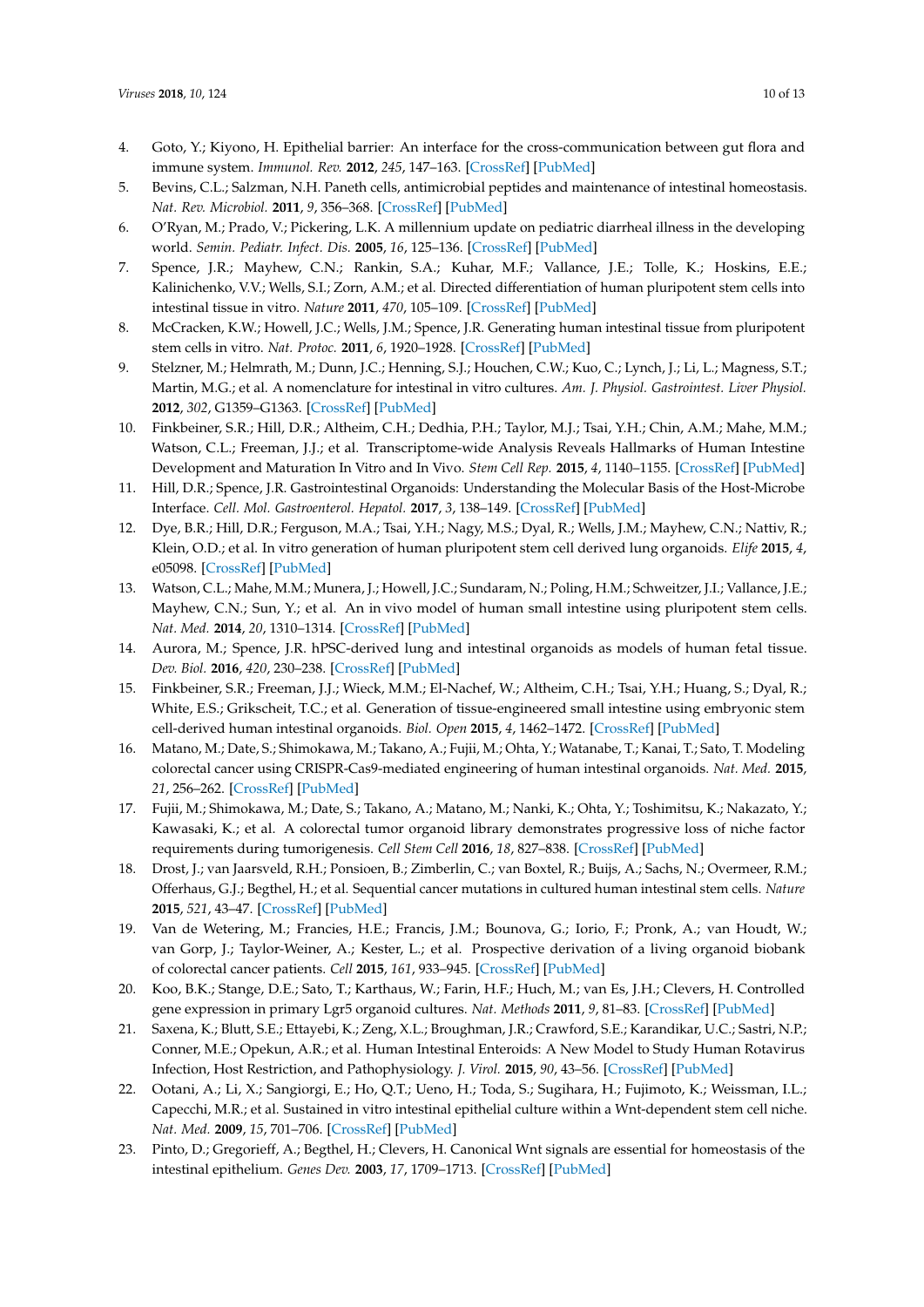- <span id="page-10-0"></span>24. Kuhnert, F.; Davis, C.R.; Wang, H.T.; Chu, P.; Lee, M.; Yuan, J.; Nusse, R.; Kuo, C.J. Essential requirement for Wnt signaling in proliferation of adult small intestine and colon revealed by adenoviral expression of Dickkopf-1. *Proc. Natl. Acad. Sci. USA* **2004**, *101*, 266–271. [\[CrossRef\]](http://dx.doi.org/10.1073/pnas.2536800100) [\[PubMed\]](http://www.ncbi.nlm.nih.gov/pubmed/14695885)
- <span id="page-10-1"></span>25. Carmon, K.S.; Gong, X.; Lin, Q.; Thomas, A.; Liu, Q. R-spondins function as ligands of the orphan receptors LGR4 and LGR5 to regulate Wnt/β-catenin signaling. *Proc. Natl. Acad. Sci. USA* **2011**, *108*, 11452–11457. [\[CrossRef\]](http://dx.doi.org/10.1073/pnas.1106083108) [\[PubMed\]](http://www.ncbi.nlm.nih.gov/pubmed/21693646)
- <span id="page-10-2"></span>26. Dignass, A.U.; Sturm, A. Peptide growth factors in the intestine. *Eur. J. Gastroenterol. Hepatol.* **2001**, *13*, 763–770. [\[CrossRef\]](http://dx.doi.org/10.1097/00042737-200107000-00002) [\[PubMed\]](http://www.ncbi.nlm.nih.gov/pubmed/11474304)
- <span id="page-10-3"></span>27. Haramis, A.P.; Begthel, H.; van den Born, M.; van Es, J.; Jonkheer, S.; Offerhaus, G.J.; Clevers, H. De novo crypt formation and juvenile polyposis on BMP inhibition in mouse intestine. *Science* **2004**, *303*, 1684–1686. [\[CrossRef\]](http://dx.doi.org/10.1126/science.1093587) [\[PubMed\]](http://www.ncbi.nlm.nih.gov/pubmed/15017003)
- <span id="page-10-4"></span>28. Qi, Z.; Li, Y.; Zhao, B.; Xu, C.; Liu, Y.; Li, H.; Zhang, B.; Wang, X.; Yang, X.; Xie, W.; et al. Bmp restricts stemness of intestinal lgr5(+) stem cells by directly suppressing their signature genes. *Nat. Commun.* **2017**, *8*, 13824. [\[CrossRef\]](http://dx.doi.org/10.1038/ncomms13824) [\[PubMed\]](http://www.ncbi.nlm.nih.gov/pubmed/28059064)
- <span id="page-10-5"></span>29. Sasaki, T.; Giltay, R.; Talts, U.; Timpl, R.; Talts, J.F. Expression and distribution of laminin α1 and α2 chains in embryonic and adult mouse tissues: An immunochemical approach. *Exp. Cell Res.* **2002**, *275*, 185–199. [\[CrossRef\]](http://dx.doi.org/10.1006/excr.2002.5499) [\[PubMed\]](http://www.ncbi.nlm.nih.gov/pubmed/11969289)
- <span id="page-10-6"></span>30. Fuller, M.K.; Faulk, D.M.; Sundaram, N.; Mahe, M.M.; Stout, K.M.; von Furstenberg, R.J.; Smith, B.J.; McNaughton, K.K.; Shroyer, N.F.; Helmrath, M.A.; et al. Intestinal stem cells remain viable after prolonged tissue storage. *Cell Tissue Res.* **2013**, *354*, 441–450. [\[CrossRef\]](http://dx.doi.org/10.1007/s00441-013-1674-y) [\[PubMed\]](http://www.ncbi.nlm.nih.gov/pubmed/23820734)
- <span id="page-10-7"></span>31. Sato, T.; Clevers, H. Primary mouse small intestinal epithelial cell cultures. In *Epithelial Cell Culture Protocols*; Humana Press: Totowa, NJ, USA, 2013; pp. 319–328.
- <span id="page-10-8"></span>32. Yu, H.; Hasan, N.M.; In, J.G.; Estes, M.K.; Kovbasnjuk, O.; Zachos, N.C.; Donowitz, M. The Contributions of Human Mini-Intestines to the Study of Intestinal Physiology and Pathophysiology. *Annu. Rev. Physiol.* **2017**, *79*, 291–312. [\[CrossRef\]](http://dx.doi.org/10.1146/annurev-physiol-021115-105211) [\[PubMed\]](http://www.ncbi.nlm.nih.gov/pubmed/28192061)
- <span id="page-10-9"></span>33. VanDussen, K.L.; Marinshaw, J.M.; Shaikh, N.; Miyoshi, H.; Moon, C.; Tarr, P.I.; Ciorba, M.A.; Stappenbeck, T.S. Development of an enhanced human gastrointestinal epithelial culture system to facilitate patient-based assays. *Gut* **2015**, *64*, 911–920. [\[CrossRef\]](http://dx.doi.org/10.1136/gutjnl-2013-306651) [\[PubMed\]](http://www.ncbi.nlm.nih.gov/pubmed/25007816)
- <span id="page-10-10"></span>34. Ameri, J.; Stahlberg, A.; Pedersen, J.; Johansson, J.K.; Johannesson, M.M.; Artner, I.; Semb, H. FGF2 specifies hESC-derived definitive endoderm into foregut/midgut cell lineages in a concentration-dependent manner. *Stem Cells* **2010**, *28*, 45–56. [\[CrossRef\]](http://dx.doi.org/10.1002/stem.249) [\[PubMed\]](http://www.ncbi.nlm.nih.gov/pubmed/19890880)
- <span id="page-10-11"></span>35. Cao, L.; Gibson, J.D.; Miyamoto, S.; Sail, V.; Verma, R.; Rosenberg, D.W.; Nelson, C.E.; Giardina, C. Intestinal lineage commitment of embryonic stem cells. *Differentiation* **2011**, *81*, 1–10. [\[CrossRef\]](http://dx.doi.org/10.1016/j.diff.2010.09.182) [\[PubMed\]](http://www.ncbi.nlm.nih.gov/pubmed/20934799)
- <span id="page-10-12"></span>36. Wells, J.M.; Spence, J.R. How to make an intestine. *Development* **2014**, *141*, 752–760. [\[CrossRef\]](http://dx.doi.org/10.1242/dev.097386) [\[PubMed\]](http://www.ncbi.nlm.nih.gov/pubmed/24496613)
- <span id="page-10-13"></span>37. McKie, A.T.; Barrow, D.; Latunde-Dada, G.O.; Rolfs, A.; Sager, G.; Mudaly, E.; Mudaly, M.; Richardson, C.; Barlow, D.; Bomford, A.; et al. An iron-regulated ferric reductase associated with the absorption of dietary iron. *Science* **2001**, *291*, 1755–1759. [\[CrossRef\]](http://dx.doi.org/10.1126/science.1057206) [\[PubMed\]](http://www.ncbi.nlm.nih.gov/pubmed/11230685)
- <span id="page-10-14"></span>38. Krasinski, S.D.; Upchurch, B.H.; Irons, S.J.; June, R.M.; Mishra, K.; Grand, R.J.; Verhave, M. Rat lactase-phlorizin hydrolase/human growth hormone transgene is expressed on small intestinal villi in transgenic mice. *Gastroenterology* **1997**, *113*, 844–855. [\[CrossRef\]](http://dx.doi.org/10.1016/S0016-5085(97)70179-3)
- <span id="page-10-15"></span>39. Colombo, V.; Lorenz-Meyer, H.; Semenza, G. Small intestinal phlorizin hydrolase: The "beta-glycosidase complex". *Biochim. Biophys. Acta* **1973**, *327*, 412–424. [\[CrossRef\]](http://dx.doi.org/10.1016/0005-2744(73)90425-7)
- <span id="page-10-16"></span>40. Dawson, P.A.; Lan, T.; Rao, A. Bile acid transporters. *J. Lipid Res.* **2009**, *50*, 2340–2357. [\[CrossRef\]](http://dx.doi.org/10.1194/jlr.R900012-JLR200) [\[PubMed\]](http://www.ncbi.nlm.nih.gov/pubmed/19498215)
- <span id="page-10-17"></span>41. Middendorp, S.; Schneeberger, K.; Wiegerinck, C.L.; Mokry, M.; Akkerman, R.D.; van Wijngaarden, S.; Clevers, H.; Nieuwenhuis, E.E. Adult stem cells in the small intestine are intrinsically programmed with their location-specific function. *Stem Cells* **2014**, *32*, 1083–1091. [\[CrossRef\]](http://dx.doi.org/10.1002/stem.1655) [\[PubMed\]](http://www.ncbi.nlm.nih.gov/pubmed/24496776)
- <span id="page-10-18"></span>42. Nijenhuis, T.; Hoenderop, J.G.; van der Kemp, A.W.; Bindels, R.J. Localization and regulation of the epithelial Ca2+ channel TRPV6 in the kidney. *J. Am. Soc. Nephrol.* **2003**, *14*, 2731–2740. [\[CrossRef\]](http://dx.doi.org/10.1097/01.ASN.0000094081.78893.E8) [\[PubMed\]](http://www.ncbi.nlm.nih.gov/pubmed/14569082)
- <span id="page-10-19"></span>43. Wang, X.; Yamamoto, Y.; Wilson, L.H.; Zhang, T.; Howitt, B.E.; Farrow, M.A.; Kern, F.; Ning, G.; Hong, Y.; Khor, C.C.; et al. Cloning and variation of ground state intestinal stem cells. *Nature* **2015**, *522*, 173–178. [\[CrossRef\]](http://dx.doi.org/10.1038/nature14484) [\[PubMed\]](http://www.ncbi.nlm.nih.gov/pubmed/26040716)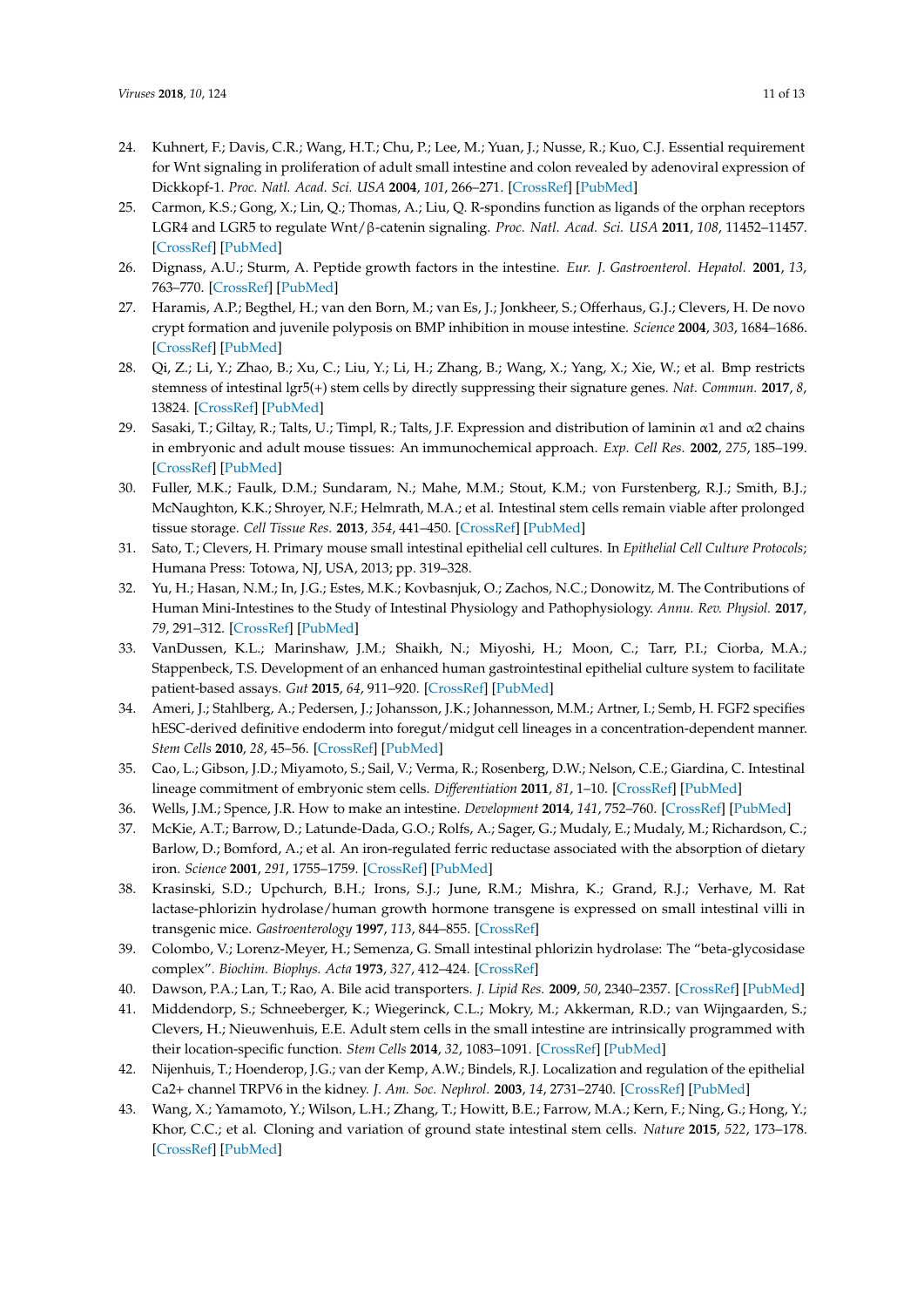- <span id="page-11-0"></span>44. Shaffiey, S.A.; Jia, H.; Keane, T.; Costello, C.; Wasserman, D.; Quidgley, M.; Dziki, J.; Badylak, S.; Sodhi, C.P.; March, J.C.; et al. Intestinal stem cell growth and differentiation on a tubular scaffold with evaluation in small and large animals. *Regen. Med.* **2016**, *11*, 45–61. [\[CrossRef\]](http://dx.doi.org/10.2217/rme.15.70) [\[PubMed\]](http://www.ncbi.nlm.nih.gov/pubmed/26395928)
- <span id="page-11-2"></span>45. Wang, Y.; Gunasekara, D.B.; Reed, M.I.; DiSalvo, M.; Bultman, S.J.; Sims, C.E.; Magness, S.T.; Allbritton, N.L. A microengineered collagen scaffold for generating a polarized crypt-villus architecture of human small intestinal epithelium. *Biomaterials* **2017**, *128*, 44–55. [\[CrossRef\]](http://dx.doi.org/10.1016/j.biomaterials.2017.03.005) [\[PubMed\]](http://www.ncbi.nlm.nih.gov/pubmed/28288348)
- <span id="page-11-1"></span>46. Chen, Y.; Zhou, W.; Roh, T.; Estes, M.K.; Kaplan, D.L. In vitro enteroid-derived three-dimensional tissue model of human small intestinal epithelium with innate immune responses. *PLoS ONE* **2017**, *12*, e0187880. [\[CrossRef\]](http://dx.doi.org/10.1371/journal.pone.0187880) [\[PubMed\]](http://www.ncbi.nlm.nih.gov/pubmed/29186150)
- <span id="page-11-3"></span>47. Kim, H.J.; Lee, J.; Choi, J.H.; Bahinski, A.; Ingber, D.E. Co-culture of Living Microbiome with Microengineered Human Intestinal Villi in a Gut-on-a-Chip Microfluidic Device. *J. Vis. Exp.* **2016**. [\[CrossRef\]](http://dx.doi.org/10.3791/54344) [\[PubMed\]](http://www.ncbi.nlm.nih.gov/pubmed/27684630)
- <span id="page-11-4"></span>48. Kasendra, M.; Tovaglieri, A.; Sontheimer-Phelps, A.; Jalili-Firoozinezhad, S.; Bein, A.; Chalkiadaki, A.; Scholl, W.; Zhang, C.; Rickner, H.; Richmond, C.A.; et al. Development of a primary human Small Intestine-on-a-Chip using biopsy-derived organoids. *Sci. Rep.* **2018**, *8*, 2871. [\[CrossRef\]](http://dx.doi.org/10.1038/s41598-018-21201-7) [\[PubMed\]](http://www.ncbi.nlm.nih.gov/pubmed/29440725)
- <span id="page-11-5"></span>49. Cheng, H.; Leblond, C.P. Origin, differentiation and renewal of the four main epithelial cell types in the mouse small intestine. I. Columnar cell. *Am. J. Anat.* **1974**, *141*, 461–479. [\[CrossRef\]](http://dx.doi.org/10.1002/aja.1001410403) [\[PubMed\]](http://www.ncbi.nlm.nih.gov/pubmed/4440632)
- <span id="page-11-6"></span>50. Bjerknes, M.; Cheng, H. Clonal analysis of mouse intestinal epithelial progenitors. *Gastroenterology* **1999**, *116*, 7–14. [\[CrossRef\]](http://dx.doi.org/10.1016/S0016-5085(99)70222-2)
- <span id="page-11-7"></span>51. Bjerknes, M.; Cheng, H. Intestinal epithelial stem cells and progenitors. *Methods Enzymol.* **2006**, *419*, 337–383. [\[PubMed\]](http://www.ncbi.nlm.nih.gov/pubmed/17141062)
- <span id="page-11-8"></span>52. Tetteh, P.W.; Basak, O.; Farin, H.F.; Wiebrands, K.; Kretzschmar, K.; Begthel, H.; van den Born, M.; Korving, J.; de Sauvage, F.; van Es, J.H.; et al. Replacement of lost lgr5-positive stem cells through plasticity of their enterocyte-lineage daughters. *Cell Stem Cell* **2016**, *18*, 203–213. [\[CrossRef\]](http://dx.doi.org/10.1016/j.stem.2016.01.001) [\[PubMed\]](http://www.ncbi.nlm.nih.gov/pubmed/26831517)
- <span id="page-11-9"></span>53. Van Es, J.H.; Sato, T.; van de Wetering, M.; Lyubimova, A.; Yee Nee, A.N.; Gregorieff, A.; Sasaki, N.; Zeinstra, L.; van den Born, M.; Korving, J.; et al. Dll1+ secretory progenitor cells revert to stem cells upon crypt damage. *Nat. Cell Biol.* **2012**, *14*, 1099–1104. [\[CrossRef\]](http://dx.doi.org/10.1038/ncb2581) [\[PubMed\]](http://www.ncbi.nlm.nih.gov/pubmed/23000963)
- <span id="page-11-10"></span>54. Jadhav, U.; Saxena, M.; O'Neill, N.K.; Saadatpour, A.; Yuan, G.C.; Herbert, Z.; Murata, K.; Shivdasani, R.A. Dynamic reorganization of chromatin accessibility signatures during dedifferentiation of secretory precursors into lgr5+ intestinal stem cells. *Cell Stem Cell* **2017**, *21*, 65–77. [\[CrossRef\]](http://dx.doi.org/10.1016/j.stem.2017.05.001) [\[PubMed\]](http://www.ncbi.nlm.nih.gov/pubmed/28648363)
- <span id="page-11-11"></span>55. Metcalfe, C.; Kljavin, N.M.; Ybarra, R.; de Sauvage, F.J. Lgr5+ stem cells are indispensable for radiation-induced intestinal regeneration. *Cell Stem Cell* **2014**, *14*, 149–159. [\[CrossRef\]](http://dx.doi.org/10.1016/j.stem.2013.11.008) [\[PubMed\]](http://www.ncbi.nlm.nih.gov/pubmed/24332836)
- <span id="page-11-12"></span>56. Sato, T.; van Es, J.H.; Snippert, H.J.; Stange, D.E.; Vries, R.G.; van den Born, M.; Barker, N.; Shroyer, N.F.; van de Wetering, M.; Clevers, H. Paneth cells constitute the niche for LGR5 stem cells in intestinal crypts. *Nature* **2011**, *469*, 415–418. [\[CrossRef\]](http://dx.doi.org/10.1038/nature09637) [\[PubMed\]](http://www.ncbi.nlm.nih.gov/pubmed/21113151)
- <span id="page-11-13"></span>57. Greenberg, H.B.; Estes, M.K. Rotaviruses: From pathogenesis to vaccination. *Gastroenterology* **2009**, *136*, 1939–1951. [\[CrossRef\]](http://dx.doi.org/10.1053/j.gastro.2009.02.076) [\[PubMed\]](http://www.ncbi.nlm.nih.gov/pubmed/19457420)
- <span id="page-11-14"></span>58. Tate, J.E.; Burton, A.H.; Boschi-Pinto, C.; Steele, A.D.; Duque, J.; Parashar, U.D. 2008 estimate of worldwide rotavirus-associated mortality in children younger than 5 years before the introduction of universal rotavirus vaccination programmes: A systematic review and meta-analysis. *Lancet Infect. Dis.* **2012**, *12*, 136–141. [\[CrossRef\]](http://dx.doi.org/10.1016/S1473-3099(11)70253-5)
- <span id="page-11-15"></span>59. Arnold, M.; Patton, J.T.; McDonald, S.M. Culturing, storage, and quantification of rotavirus. *Curr. Protoc. Microbiol.* **2009**. [\[CrossRef\]](http://dx.doi.org/10.1002/9780471729259.mc15c03s15)
- 60. Sheth, R.; Anderson, J.; Sato, T.; Oh, B.; Hempson, S.J.; Rollo, E.; Mackow, E.R.; Shaw, R.D. Rotavirus stimulates IL-8 secretion from cultured epithelial cells. *Virology* **1996**, *221*, 251–259. [\[CrossRef\]](http://dx.doi.org/10.1006/viro.1996.0374) [\[PubMed\]](http://www.ncbi.nlm.nih.gov/pubmed/8661435)
- 61. Pedron, T.; Thibault, C.; Sansonetti, P.J. The invasive phenotype of Shigella flexneri directs a distinct gene expression pattern in the human intestinal epithelial cell line Caco-2. *J. Biol. Chem.* **2003**, *278*, 33878–33886. [\[CrossRef\]](http://dx.doi.org/10.1074/jbc.M303749200) [\[PubMed\]](http://www.ncbi.nlm.nih.gov/pubmed/12813033)
- <span id="page-11-17"></span>62. Drummond, C.G.; Bolock, A.M.; Ma, C.; Luke, C.J.; Good, M.; Coyne, C.B. Enteroviruses infect human enteroids and induce antiviral signaling in a cell lineage-specific manner. *Proc. Natl. Acad. Sci. USA* **2017**, *114*, 1672–1677. [\[CrossRef\]](http://dx.doi.org/10.1073/pnas.1617363114) [\[PubMed\]](http://www.ncbi.nlm.nih.gov/pubmed/28137842)
- <span id="page-11-16"></span>63. Ward, R.L.; Clemens, J.D.; Sack, D.A.; Knowlton, D.R.; McNeal, M.M.; Huda, N.; Ahmed, F.; Rao, M.; Schiff, G.M. Culture adaptation and characterization of group A rotaviruses causing diarrheal illnesses in Bangladesh from 1985 to 1986. *J. Clin. Microbiol.* **1991**, *29*, 1915–1923. [\[PubMed\]](http://www.ncbi.nlm.nih.gov/pubmed/1663517)